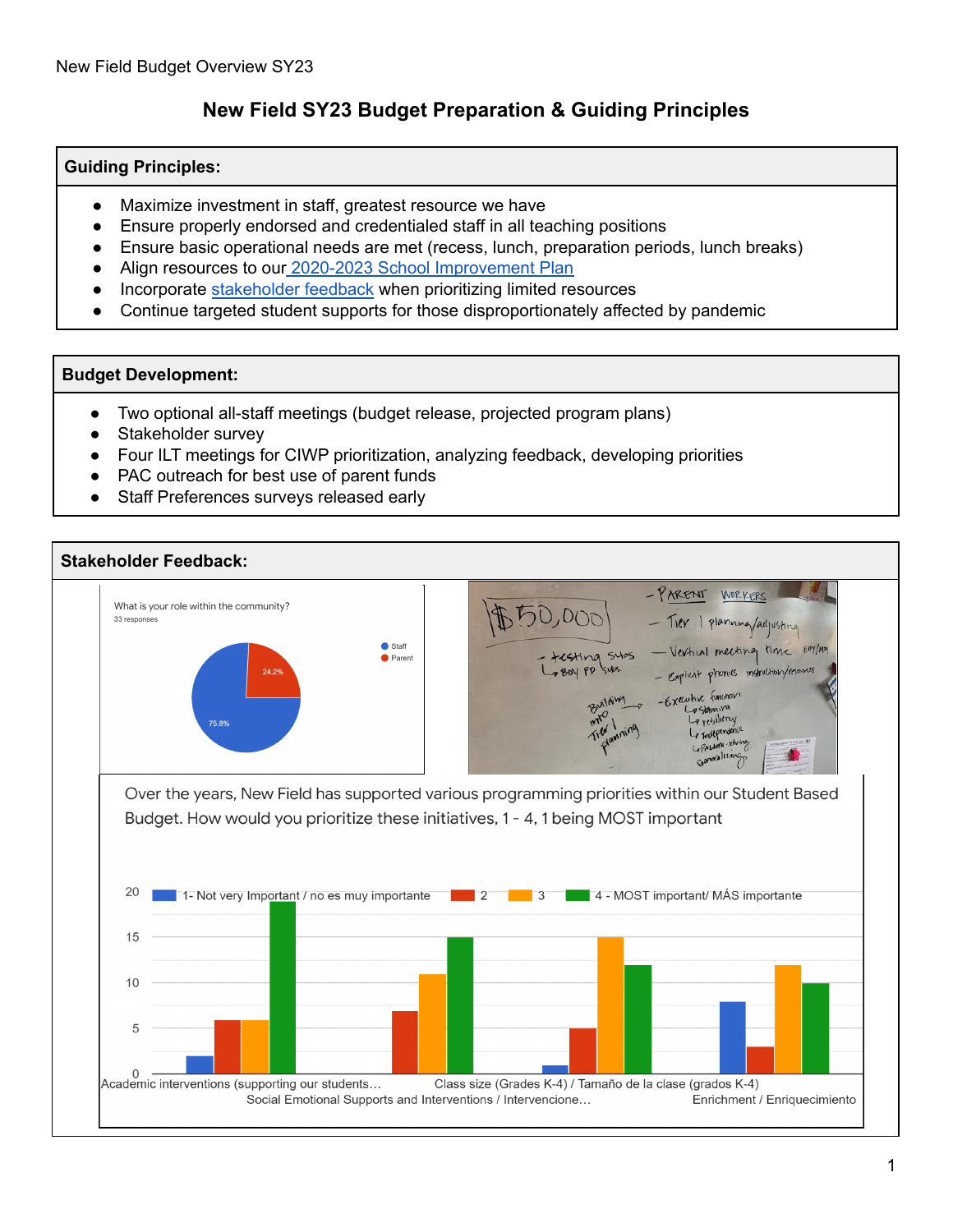# New Field Budget Overview SY23 **SY23 New Field LSC Budget Overview: Grants & Funding Sources**

| <b>Funding Source</b>                                                                | <b>SY21 Allocation</b> | <b>SY22 Allocation</b>                 | <b>SY23 Allocation</b>                                        | Change in<br><b>Allocation</b><br>$SY22 \rightarrow SY23$ |
|--------------------------------------------------------------------------------------|------------------------|----------------------------------------|---------------------------------------------------------------|-----------------------------------------------------------|
| <b>Student Based</b><br><b>Budgeting Total (SBB)</b>                                 | \$2,542,790            | \$2,771,849                            | \$2,455,645                                                   | $-$ \$256,204                                             |
| Supplemental Aid (SA)                                                                | \$447,530              | \$446,386                              | \$415,843                                                     | $-$30,543$                                                |
| <b>Title I Discretionary</b>                                                         | \$247,733              | \$254,494                              | \$268,417                                                     | $+ $13,923$                                               |
| <b>Title I Parent</b><br>Involvement (PAC)                                           | \$2,714                | \$2,679                                | \$3,262                                                       | $+$ \$583                                                 |
| Title II - Reduced Class<br><b>Sizes</b>                                             | \$40,000               |                                        |                                                               |                                                           |
| <b>Stipend for Early</b><br><b>Childhood Classrooms</b>                              | \$34,000               | \$34,000                               | \$48,000                                                      | $+ $14,000$                                               |
| Instructional<br><b>Improvement Supports</b><br>for ILTs and<br>School-Based Coaches | N/A                    | N/A                                    | <b>Tier 1 Support</b><br>(all schools)<br>\$16,920            | $+ $16,920$                                               |
| <b>Moving Forward</b><br>Together<br>(ESSER) Funds                                   | N/A                    | \$103,075                              | $\bf{0}$                                                      | $-$103,075$                                               |
| <b>Bilingual Advisory</b><br>Committee (BAC)                                         | \$1,000                | \$1,000                                | \$1,250                                                       | $+ $250$                                                  |
| <b>Total Discretionary</b><br><b>Funds</b>                                           | \$3,315,767            | \$3,510,408                            | \$3,191,167                                                   | $-$361,316$<br><b>Counting ESSER funds</b>                |
| ***Uncovered salary<br>adjustments***                                                |                        | <b>Total Salary costs</b><br>SBB FY22; | <b>Total Salary Costs SBB, prior</b><br>to working on budget: | <b>Uncovered salary</b><br>costs, SY22:                   |
|                                                                                      |                        | \$2,719,915                            | \$2,759,906                                                   | \$39,991                                                  |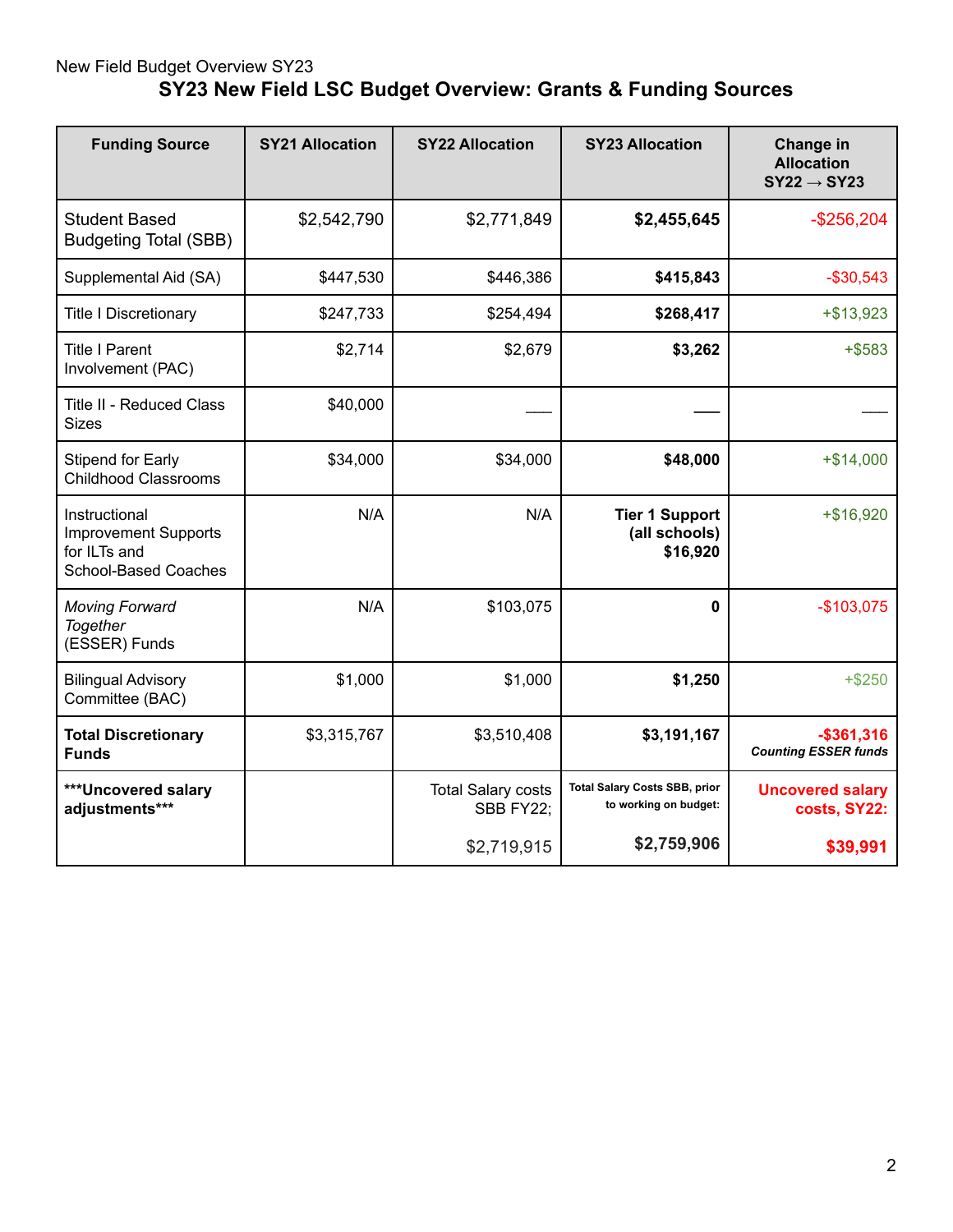| <b>Non-Discretionary Positions</b>              |                                        |                                        |                                                        |  |  |  |  |
|-------------------------------------------------|----------------------------------------|----------------------------------------|--------------------------------------------------------|--|--|--|--|
| <b>Position Type</b>                            | <b>SY22 Allocation</b>                 | <b>SY23 Allocation</b>                 | <b>Change in Allocation</b><br>$SY22 \rightarrow SY23$ |  |  |  |  |
| Foundational                                    | 3:0 FTE<br>Clerk, Principal, Counselor | 3.0 FTE<br>Clerk, Principal, Counselor | $\blacksquare$                                         |  |  |  |  |
| English Learner Program<br><b>Teacher</b>       | <b>1.0 FTE</b>                         | <b>1.0 FTE</b>                         |                                                        |  |  |  |  |
| Case Manager                                    | 0.5 FTE                                | $0.5$ FTE                              | $\blacksquare$                                         |  |  |  |  |
| LBS Teachers, non-cluster                       | 8.0 FTE                                | 7.0 FTE                                | $-1.0$ FTE                                             |  |  |  |  |
| LBS Teachers, cluster                           | 2.0 FTE                                | <b>2.0 FTE</b>                         |                                                        |  |  |  |  |
| <b>Core Instructional Position</b>              | -- (new position)                      | <b>1.0 FTE</b>                         | $+1.0$ FTE<br>(covering loss os ESSER<br>funds)        |  |  |  |  |
| <b>Cluster Program SECAs</b>                    | 3.0 FTE                                | 3.0 FTE                                |                                                        |  |  |  |  |
| All other SECAs                                 | <b>19.0 FTE</b>                        | <b>19.0 FTE</b>                        |                                                        |  |  |  |  |
| <b>PK Teachers</b>                              | 4.5 FTE                                | 4.0 FTE                                | $-0.5$ FTE                                             |  |  |  |  |
| <b>PK Assistants</b>                            | 4.0 FTE                                | 4.0 FTE                                |                                                        |  |  |  |  |
| MISC employees, hourly                          | 2.0 positions                          | 1.0 position                           | -1.0 position                                          |  |  |  |  |
| <b>Tutors</b>                                   | 2.0 positions                          | 2.0 positions                          |                                                        |  |  |  |  |
| <b>Total Non-Discretionary Position Changes</b> |                                        |                                        | $-1.5$ FTE                                             |  |  |  |  |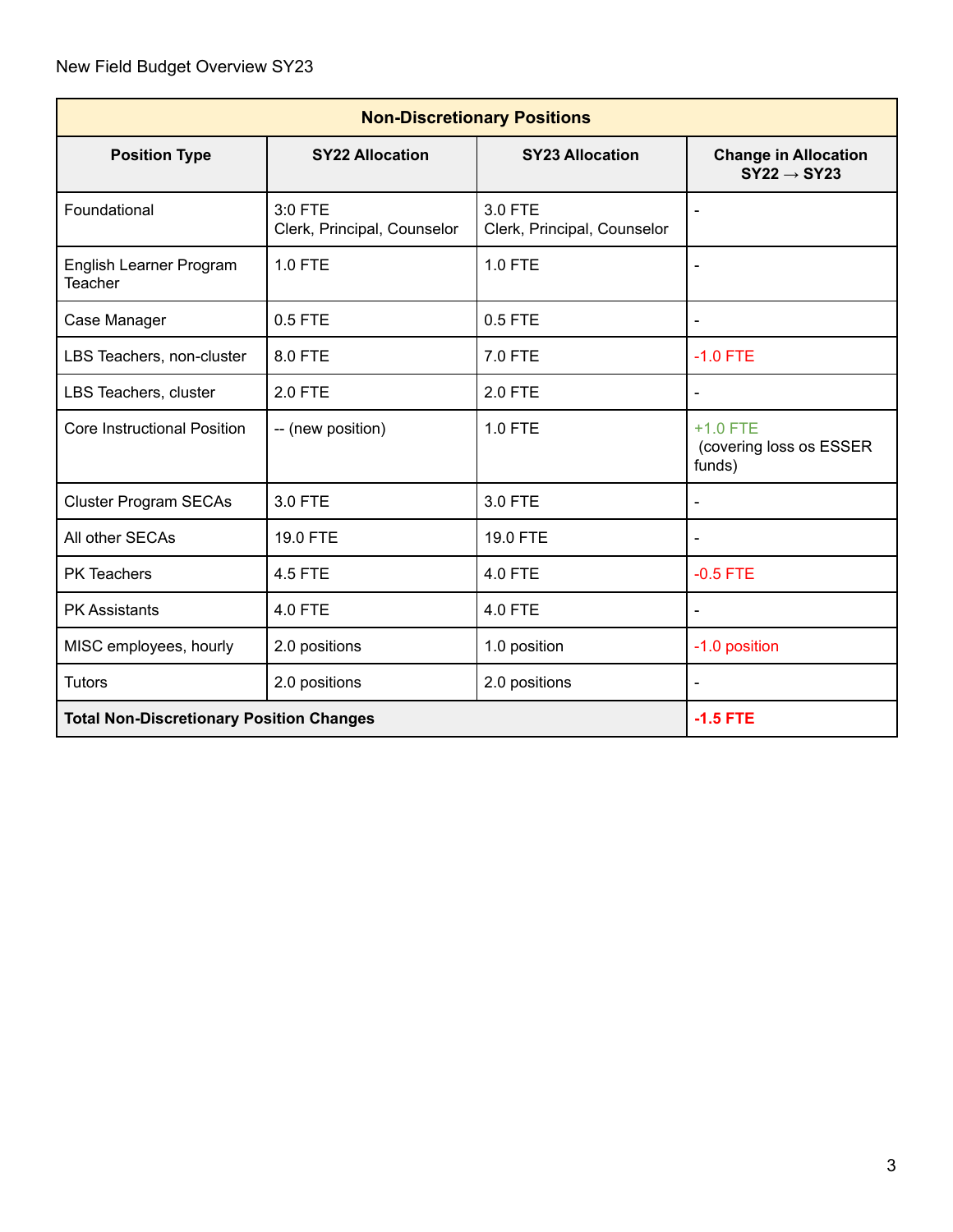| <b>FY23 Anticipated School Wide Program Structure Changes</b> |                                                                                                                                                                                                                                                                                                                             |                                       |                                     |  |                                     |                                           |  |  |  |
|---------------------------------------------------------------|-----------------------------------------------------------------------------------------------------------------------------------------------------------------------------------------------------------------------------------------------------------------------------------------------------------------------------|---------------------------------------|-------------------------------------|--|-------------------------------------|-------------------------------------------|--|--|--|
| Grade SY23                                                    | <b>Gen Ed total</b><br><b>Students</b>                                                                                                                                                                                                                                                                                      | <b>Gen Ed Total</b><br><b>Classes</b> | <b>Gen Ed Class</b><br>size average |  | <b>TBE Total</b><br><b>Students</b> | <b>TBE Total</b><br><b>Classes</b>        |  |  |  |
| K                                                             | 85                                                                                                                                                                                                                                                                                                                          | 3                                     | 28                                  |  | 20                                  | 1                                         |  |  |  |
| 1                                                             | 82                                                                                                                                                                                                                                                                                                                          | 3                                     | 27                                  |  | 22                                  | 1                                         |  |  |  |
| $\overline{2}$                                                | 85                                                                                                                                                                                                                                                                                                                          | 3                                     | 28                                  |  | 20                                  | 1                                         |  |  |  |
| 3                                                             | 70                                                                                                                                                                                                                                                                                                                          | 3                                     | 23                                  |  | 17                                  | 1                                         |  |  |  |
| 4                                                             | 79                                                                                                                                                                                                                                                                                                                          | 3<br>self-contained<br>instruction    | 27                                  |  |                                     | N/A-<br>split classroom<br>$(18$ current) |  |  |  |
| <b>Essentials</b>                                             | N/A                                                                                                                                                                                                                                                                                                                         | 4                                     | N/A                                 |  |                                     |                                           |  |  |  |
| <b>Released</b><br><b>Teachers &amp;</b><br><b>Staff</b>      | 1.0 FTE Combined Position: .5 MTSS Interventionist LEAD / .5 LBS teacher (non-discretionary)<br>1.0 FTE Combined Position: .5 Case Manager (non-discretionary)/ .5 LBS teacher (non-discretionary)<br>1.0 FTE Combined Position: .5 Interventionist instruction/ .5 PK Essentials Teacher<br><b>1.0 Assistant Principal</b> |                                       |                                     |  |                                     |                                           |  |  |  |
| <b>Total fewer</b><br>positions,<br><b>Discretionary</b>      | 4.0                                                                                                                                                                                                                                                                                                                         |                                       |                                     |  |                                     |                                           |  |  |  |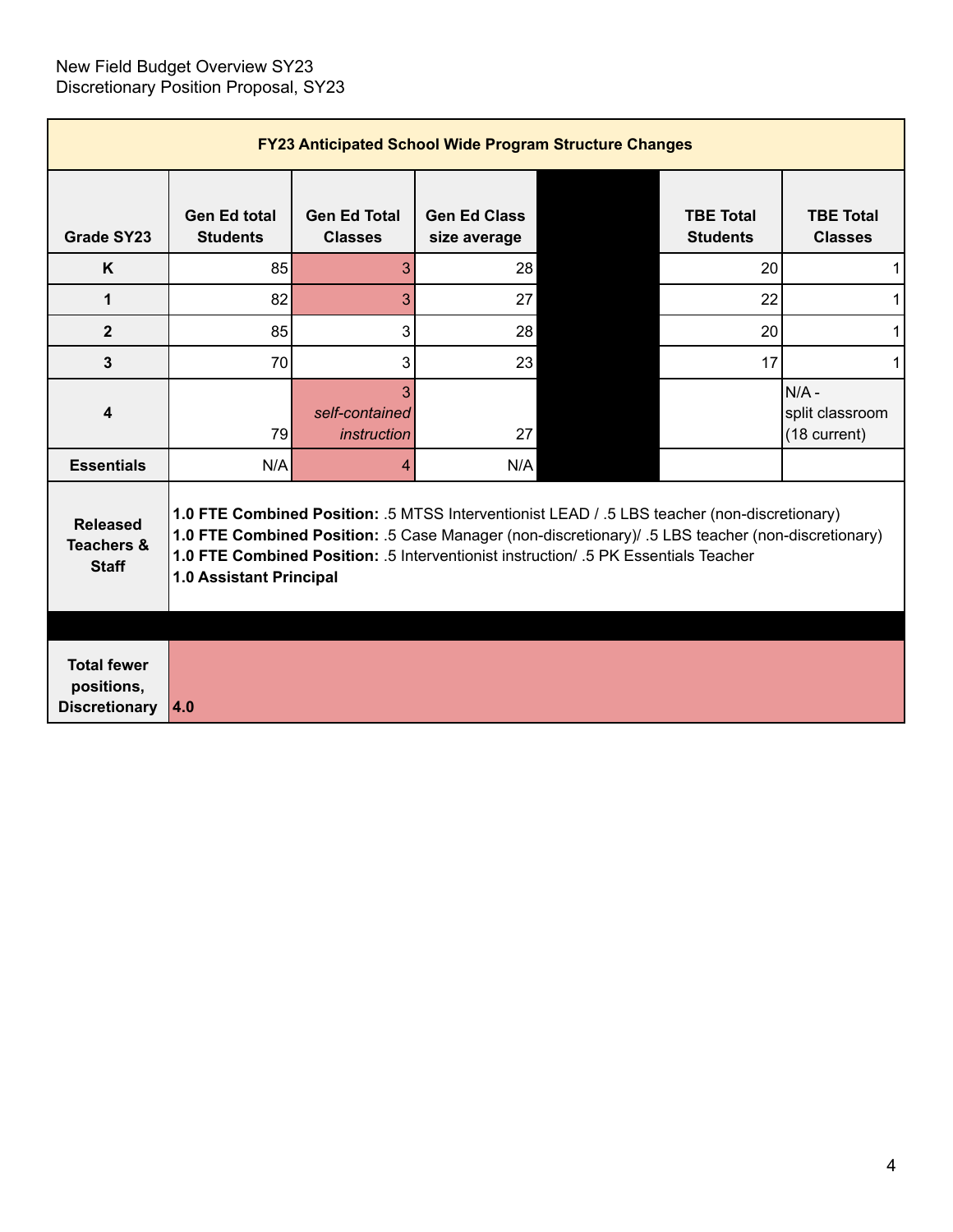# **Budget by Funding Source, FY23**

| <b>Student Based Budgeting Dollars:</b> | <b>Budget Allocation:</b><br>\$2,455,645<br>$(. $256, 204$ SY22)                                                                                                                                                                                                                                     |                                            |
|-----------------------------------------|------------------------------------------------------------------------------------------------------------------------------------------------------------------------------------------------------------------------------------------------------------------------------------------------------|--------------------------------------------|
| <b>Current</b><br><b>Staffing</b>       | 1 Assistant Principal<br>15 teaching positions<br>$\bullet$<br>5 split funded positions (includes a .5 FTE)<br>(note: some of these positions are split-funded across varied budget lines)                                                                                                           | \$2,408,123                                |
| <b>Buckets</b>                          | Assessment Sub bucket (MOY, EOY testing)<br>Parent Worker bucket (at least 1 parent worker 90 min/day @ \$17/hour)<br>$\bullet$                                                                                                                                                                      | \$3,000<br>\$5,000                         |
| <b>Budget</b><br><b>Lines</b>           | J at School Recess Support (2 staff members, 3 hours/day)<br>$\bullet$<br>RICOH Managed Print Services (Copier Contracts, unlimited B/W<br>$\bullet$<br>Printing, color copy allocation, service/maintenance)<br><b>General Office Supplies</b><br>$\bullet$<br><b>Elementary Classroom Supplies</b> | \$19,000<br>\$16,979<br>\$2,000<br>\$1,543 |
|                                         | \$0                                                                                                                                                                                                                                                                                                  |                                            |

| <b>Supplemental Aid (SA)</b>      | <b>Budget Allocation:</b><br>\$415,843<br>$(-\$30,543$ SY22)                                                                                                                                                             |                           |  |  |  |  |
|-----------------------------------|--------------------------------------------------------------------------------------------------------------------------------------------------------------------------------------------------------------------------|---------------------------|--|--|--|--|
| <b>Current</b><br><b>Staffing</b> | 2 full teaching positions<br>3 split-funded teaching positions (includes .5 FTE)<br>(note: some of these positions are split-funded across varied budget lines)                                                          | \$413,505                 |  |  |  |  |
| <b>Bucket</b>                     | Teacher Extended Day Bucket for planning, meetings and professional<br>development (flat rate, non-instructional)<br>Note: CPS has a centrally funded bucket for \$16,690 to recoup<br>difference in prior year spending | \$1,000                   |  |  |  |  |
| <b>Budget Lines</b>               | Instructional Supplies (money on the line to keep it open)<br>Consumable curricular materials (money on the line to keep it open)<br>Language Line telephonic interpretation                                             | \$100<br>\$238<br>\$1,000 |  |  |  |  |
|                                   | <b>Total Funds Available:</b>                                                                                                                                                                                            |                           |  |  |  |  |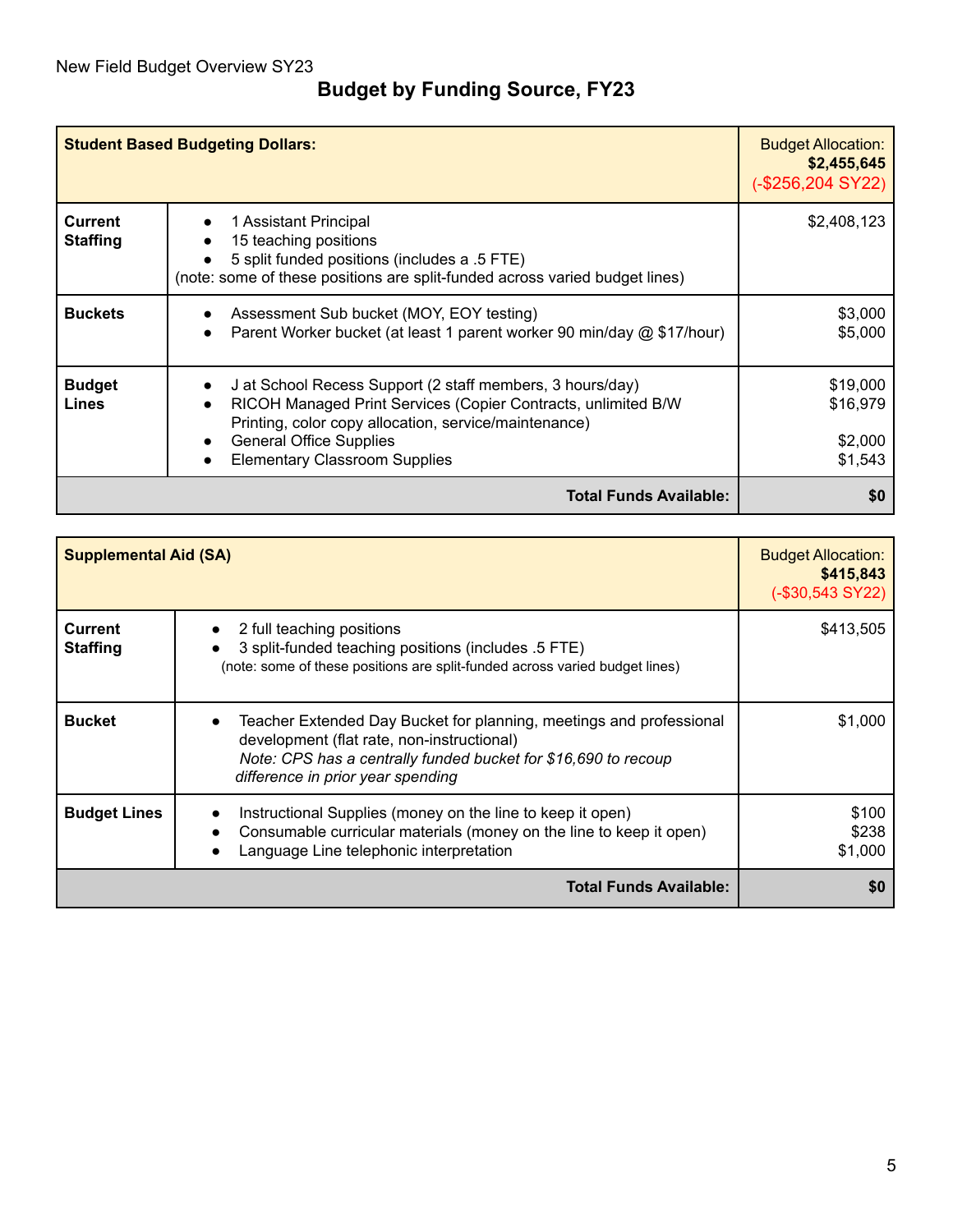| <b>Title I/ NCLB</b>              | <b>Budget Allocation:</b><br>\$268,417<br>$+(\$13,923$ SY22)                                                                                    |           |  |  |  |
|-----------------------------------|-------------------------------------------------------------------------------------------------------------------------------------------------|-----------|--|--|--|
| <b>Current</b><br><b>Staffing</b> | 5 split funded teaching positions (includes .5 FTE)<br>$\bullet$<br>(note: some of these positions are split-funded across varied budget lines) | \$266,553 |  |  |  |
| <b>Bucket</b>                     | N/A                                                                                                                                             |           |  |  |  |
| <b>Budget</b><br><b>Lines</b>     | STLS (Students in Temporary Living Situations) Funds<br>$\bullet$<br>Professional Development (explicit phonics program)<br>$\bullet$           |           |  |  |  |
|                                   | <b>Total Funds Available:</b>                                                                                                                   | \$0       |  |  |  |

| <b>NCLB Parent Funds</b><br><b>TBD, pending PAC approval</b> | <b>Budget Allocation:</b><br>\$3262<br>$(+$583 SY22)$                                                                                                               |                           |
|--------------------------------------------------------------|---------------------------------------------------------------------------------------------------------------------------------------------------------------------|---------------------------|
| <b>Current</b><br><b>Staffing</b>                            | N/A                                                                                                                                                                 |                           |
| <b>Bucket</b>                                                | N/A                                                                                                                                                                 |                           |
| <b>Budget Lines</b>                                          | Supplied food<br>$\bullet$<br>Services (professional/administrative $\rightarrow$ workshop presenters)<br>$\bullet$<br><b>Teacher/Staff Presenters</b><br>$\bullet$ | \$979<br>\$652<br>\$1,631 |
|                                                              | <b>Total Funds Available:</b>                                                                                                                                       | \$0                       |